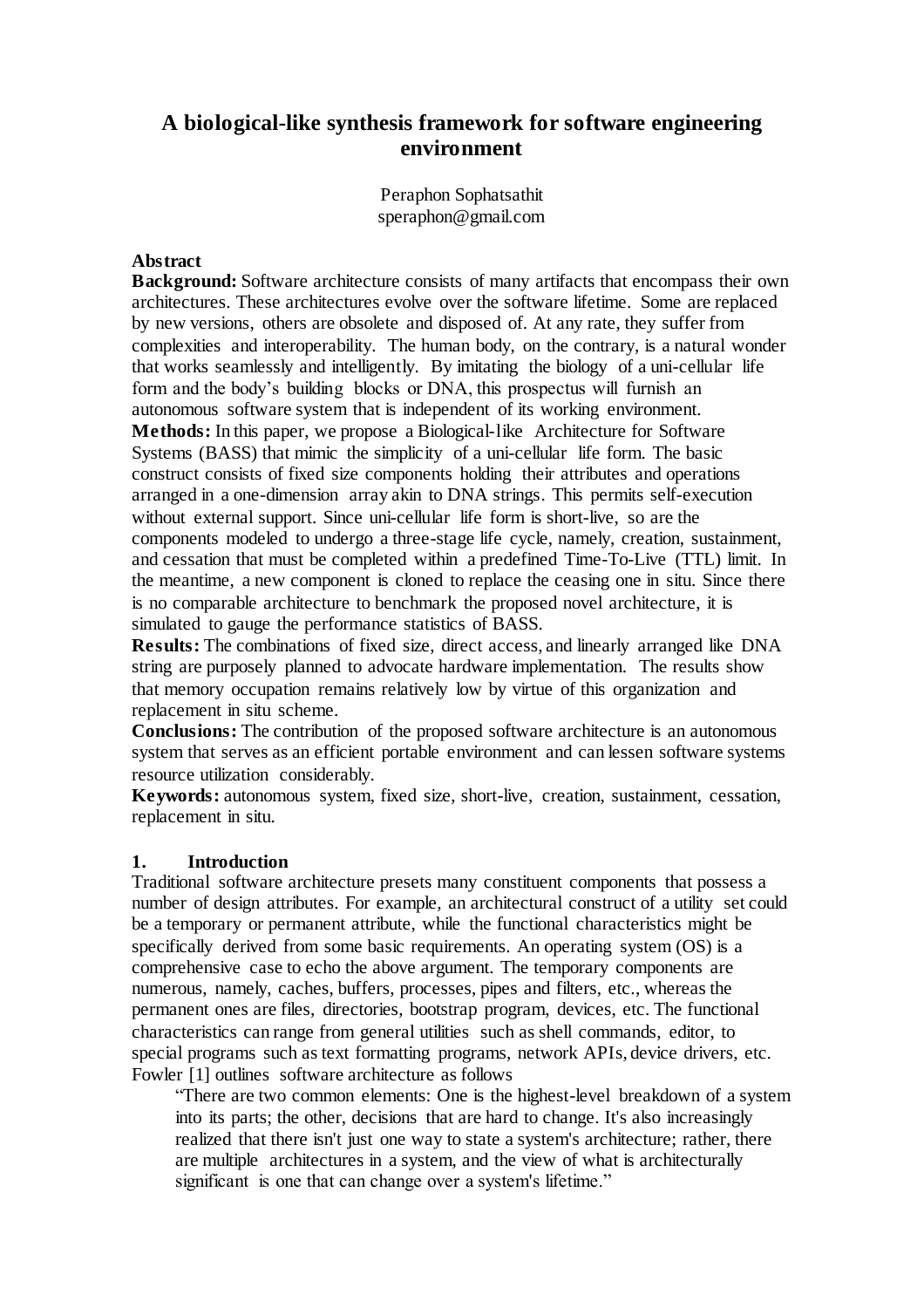The above arguments represent man-made complex artifacts that are theoretically well-structured, configurable, and can run indefinitely. Unfortunately, one of the shortfalls of this construct is its limitations induced by its own creating principles such as time and space complexities. This study looks into the basic building blocks of software architecture if there are alternatives to build software systems in a way mimicking natural artifacts, thereby the theory-ridden design process can be avoided. From the oriental belief, the human body is made up of four substances, namely, earth, water, air, and fire. What makes it work is the soul that controls this living contraption. The hardware and software systems are analogous to the body as depicted in Figure 1.



Figure 1. The human body VS the computer system.

The intricacy of architectural relationships to be drawn from this analogy begins at the highest level of body abstraction. The basic five senses, namely, sight, smell, touch, taste, and hearing, functioned by the input organs are the natural marvel that no artificially man-made devices can substitute. An even more intricacy is their integrated operations that consolidate all forms of input senses for instantaneous processing by the brain, subconscious mind, and instinct. The result is then interpreted, responded, or acted on accordingly. All these activities are completed in splits of a second. A further research deep into the structural construct of these organs unveils one common building block, i.e., the Deoxyribonucleic Acid (DNA) which is fundamentally composed of Adenine (A), Thymine (T), Cytosine (C), and Guanine (G) nucleotides. The functional aspect of each organ has long been discovered and established. From Figure 1, hardware and software exhibit *simple* design principles that map directly from 0 and 1 to AND, OR, NOT gates and software type hierarchy (see Figure 3). No qubit and superposition of quantum computing [21] or full library support of DNA computing [22] constructs to complicate the structure, function, and behavior of the proposed system. However, Adleman [23] proposed one good DNA computing prospect that could encode the Hamiltonian path to solve it in a single molecule.

The objective of study is to propose a Biological-like Architecture for Software Systems (BASS) that will attain the following four characterizations: (1) simple and straightforward linear structure and algorithm design for technology transfer to hardware, (2) fixed size to entail fast access and retrieval, (3) simple in situ replacement for space efficiency, and (4) no complex theoretical imposition.

This paper is organized as follows. Section 2 recounts some relevant researches that will be further exploited. Section 3 describes the methods for BASS architectural propositions in three aspects, namely, structure, function, and behavior. A concise verification of both propositions is also presented. Section 4 explains the simulation experiment. Section 5 explains some practical applications of this novel prospectus, limitations, and research questions. Some final thoughts are given in Section 6.

#### **2. Related work**

Race and ethnicity have long been used but were controversial and misunderstood of human classification. Mayr [2] was critical of the use of races. Foster et al. [5]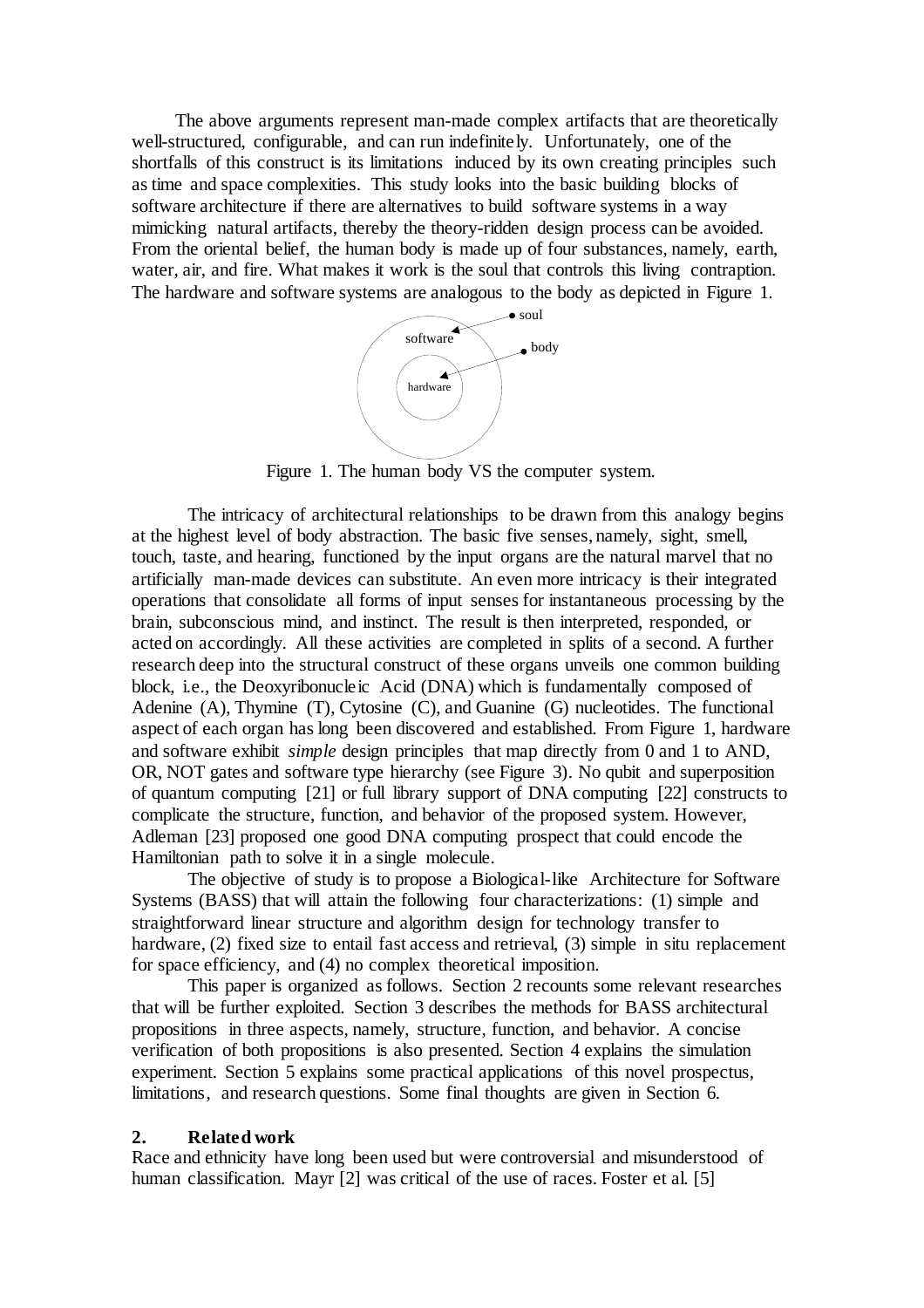explained the multi-dimensional of genetic variations by genomic resources in human populations. Whatever the classifications might be, biological heterogeneity offers a range of human genetic compositions. Such constructs, complicated as they appear, are made up of the aforementioned DNA to carry the genetic code of living cells. This notion, though has not yet been adopted in software systems, can be drawn as an analogy to software architecture that has varieties of patterns composing the software systems.

One of the well-established architectural constructs is modularization. Parnas [4] discussed related criteria using Keyword in Context (KWIC) as an example that consisted of (1) the task which was to build a contextualized index for the text, (2) input which was a set of lines of text, and (3) Output which was the set of all circular shifts of all lines in alphabetical order. These in turn entailed several flexible software architectural designs such as function-based, action-based, pipe and filter, eventcondition-action, and implicit invocation.

Meierk et al. [3] explained some key architectural designs, for instance, built to change instead of building to last models to analyze and reduce risks, used model and visualization, as a communication and collaboration tool, and identified key engineering decisions. Both suggestions pointed to flexible design considerations and decisions for a well-planned system architecture. Research endeavors on Software Engineering Environment (SEE) support [11] attempted to establish a framework of reference model (RM) for architectural standardization process, encompassing platform suppliers, environment suppliers, tool suppliers, and users. The underlying RM provided service groups as follows: (1) object management services, such as metadata, storage, persistence, archive, backup, relationship, name, distribution, location, replication, transaction, concurrency, synchronization, process support, access control, common schema, composite object, data interchange; (2) process management services, such as development, enactment, resource, monitoring, transaction; (3) communication services, such as data sharing, inter-process communication, network, message, event notification; (4) operating system services, such as synchronization, input and output, file storage, memory management; (5) user interface services, such as metadata, session, dialog, presentation, security, internationalization; (6) policy enforcement, such as identification and authentication, mandatory and discretionary access control, audit; and (7) framework administration services, such as registration, metrication, subenvironment, license management.

From hardware support standpoint, the contents of software are stored in memory waiting for execution. BASS is set out to simplify hardware constructs that support the software system operations, in particular, memory management systems. Saulsbury et al. [9] proposed the process and memory integration to solve the memory wall problem. Rixner et al. [10] introduced a memory access scheduler consisting of a comprehensive memory access scheduling architecture that supposedly alleviated memory bandwidth bottleneck. Current research and development efforts have established various techniques to efficiently handle such outgrown storage problems, leading to contention for shared resources on distributed environments such as nonuniform memory access (NUMA) [24]. However, the insatiable demands for massive storage do not dwindle down, cluttering the memory pool, and demanding more computational power of multiple tightly-coupled computer systems. Lergchinnaboot et al. [18] simulated the biological-like memory architecture using modified FIFO scheme and TTL as a limiting factor to gauge how the scheme stacked up against wellestablished memory allocation algorithms such as pure FIFO, shortest remaining time first (SRTF), and round-robin (RR). The prospect proved to out-pace all schemes except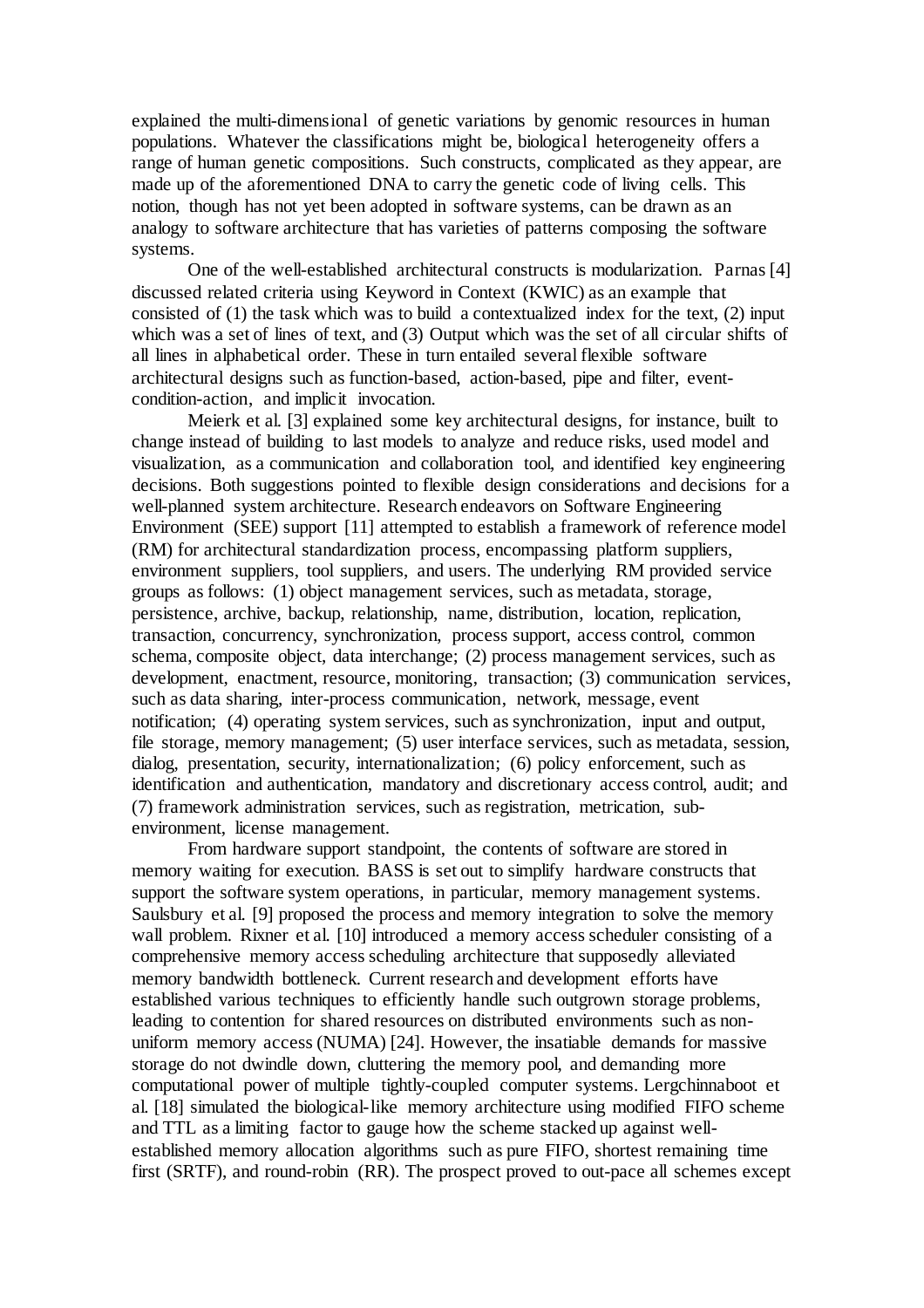pure FIFO due to context switch problem. Moreover, the modified FIFO scheme was starvation free and suitable for hardware implementable without any supporting complex allocation algorithms as oppose to other comparable schemes.

Recent development of DNA computing [14, 15, 23] shed some lights to the adoption of biological approach for solving classical computing problems such as NP problems. A number of intrinsically complex problems that could not be efficiently solved by conventional electronic computers were handled by DNA computing. Adleman [15, 23] exploited the sequential code of 0's and 1's data in the computer to be adapted on the DNA computing storage scheme. The revolutionary hindsight instills more research endeavors on biological adaptation of efficient and effective computing capability. All these prior works constitute the framework for the design of BASS. They are:

- H1) component adheres to uni-cellular structure, that is, autonomy;
- H2) component splits to create new ones (creation), undergoes some activities (sustainment), and finally goes away (cessation);
- H3) component lasts only TTL duration just as uni-cellular life form has limited short life span. A renewal is allowed only in a long processing situation;
- H4) basic types are the mandatory composition of component;
- H5) component is linearly modeled after nature cellular structure, that is, nucleotide, codon, chromosome and cell; and
- H6) nature is simple, so should BASS. No complex structures and algorithms are adopted.

In order to satisfy the above objectives of study, some questions on how to accomplish the four characterizations of BASS arise:

- Q1) What are the design principles to map such simple and straightforward linear structure and algorithm to hardware?
- Q2) How can space be efficiently handled in ways that improves memory access?
- Q3) How does BASS benefit over conventional software architectures?

#### **3. Methods for the proposed reference architecture**

This study proposes a reference architecture of BASS that mimics simplicity of the human body. Two propositions are established based on the observation from Figure 1 as follows:

*Proposition 1*: There are simple building blocks on which software components can be built to constitute the software systems.

*Proposition 2*: System components must maintain a direct reference to the basic building blocks.

From the human analogy, the body is made of smaller organs which in turn are made of cells. The basic building blocks of these cells are nucleotides. A uni-cell life form demonstrates how a single natural building block can survive and grow. By the same token, the basic building blocks of BASS are components which make up the systems as shown in Figure 2. The design principle is to keep all components as simple as the uni-cell life form, i.e., by adhering to H1 and H5 that will permit fast access and disposal just like cells.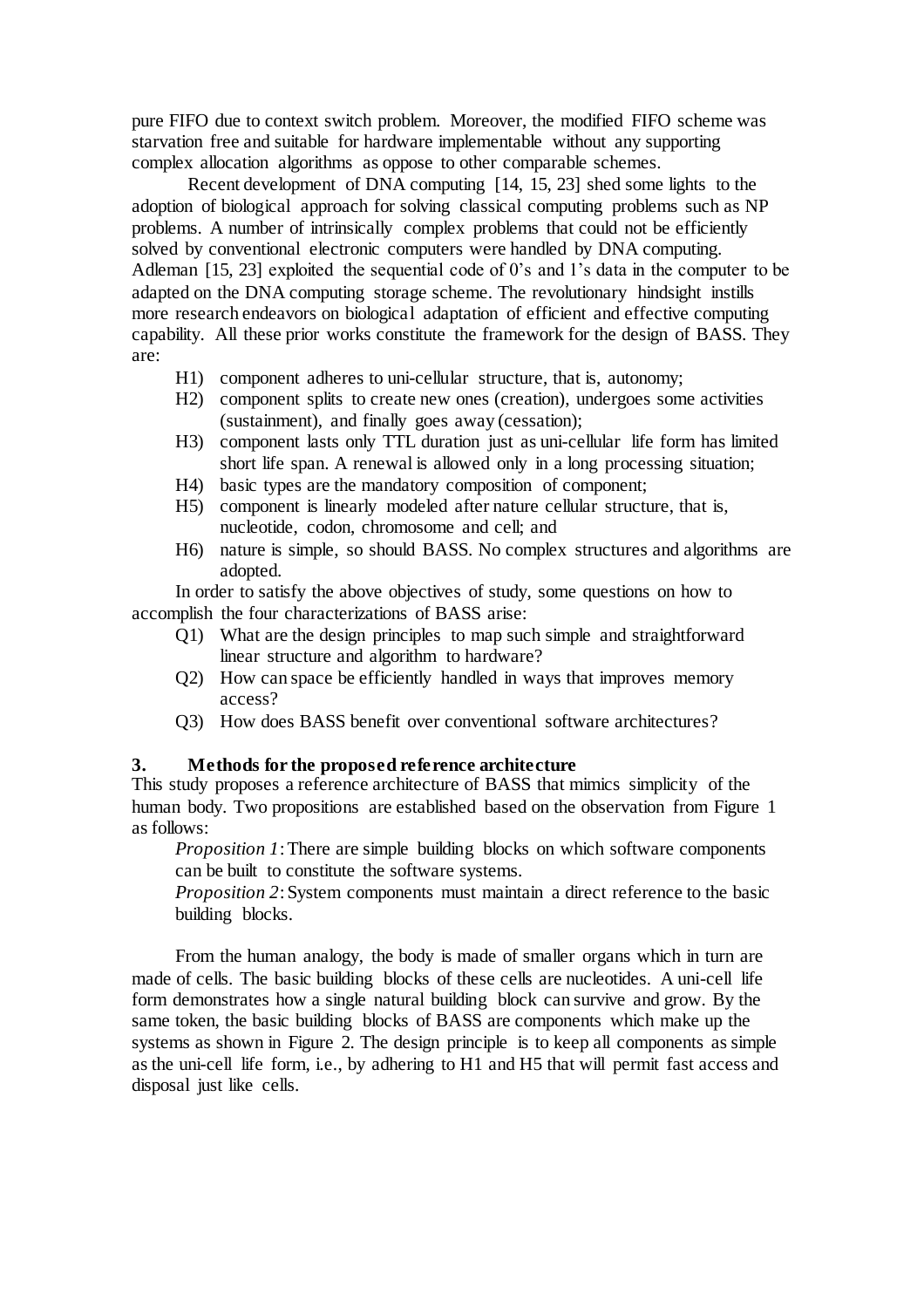

Figure 2. The proposed software systems architecture.

The propositions are elucidated descriptively to follow the above forerunners, namely, modular design [4], data and tools abstraction, software engineering environments and reference model integration [12], uniqueness of DNA string, and simple FIFO discipline. Details on how software components and their environments are laid out will be described in three aspects, namely, structure, function, and behavior.

### 3.1 Structural aspect of system architecture

As evident abound in archeology, many creatures were extinct while many evolved over the years. Conjectures on what the world centuries and millennia from now would look like have been attempted. One proposition that stood out from such predictions was the survival of cockroaches [7]. The fact that they are biologically simple renders them survive all adversaries as they could adapt to endure various environmental transformations. By the same token, the structural aspect of hardware and software can mimic such endurance by adhering to their simple building blocks, i.e., gates in hardware and bits in software. As such, they can maintain their close relationship to each other. In the meantime, the intermediate and high-level constructs fade in and out as computer system architecture evolves. For example, vacuum tubes, transistors, on the hardware side, and APL programming, HIPO chart, on the software side, became rarities and were replaced by integrated circuits and high-level languages or software design patterns. If one were to apply Proposition 1 to these progressive levels of abstraction, one could accumulatively create building blocks in the same manner as the biological DNA that makes up the cells, tissues, organs, and eventually the body. The creation process is subject to a set of basic premises that govern the configuration of the proposed architecture as follows:

- 1. Artifacts are countably finite and take the form of a component which represents the system construct of stored objects.
- 2. All sizes of component substructures are fixed to permit maximal provision for hardware level implementation.
- 3. Simple methods/algorithms are deployed to support the first two premises.

In order for the proposed architecture to support the above propositions, it is essential that design of the software systems be compatible with their environments. The basis of BASS component is characterized by its typing as shown in Figure 3.



Figure 3. Component type hierarchy.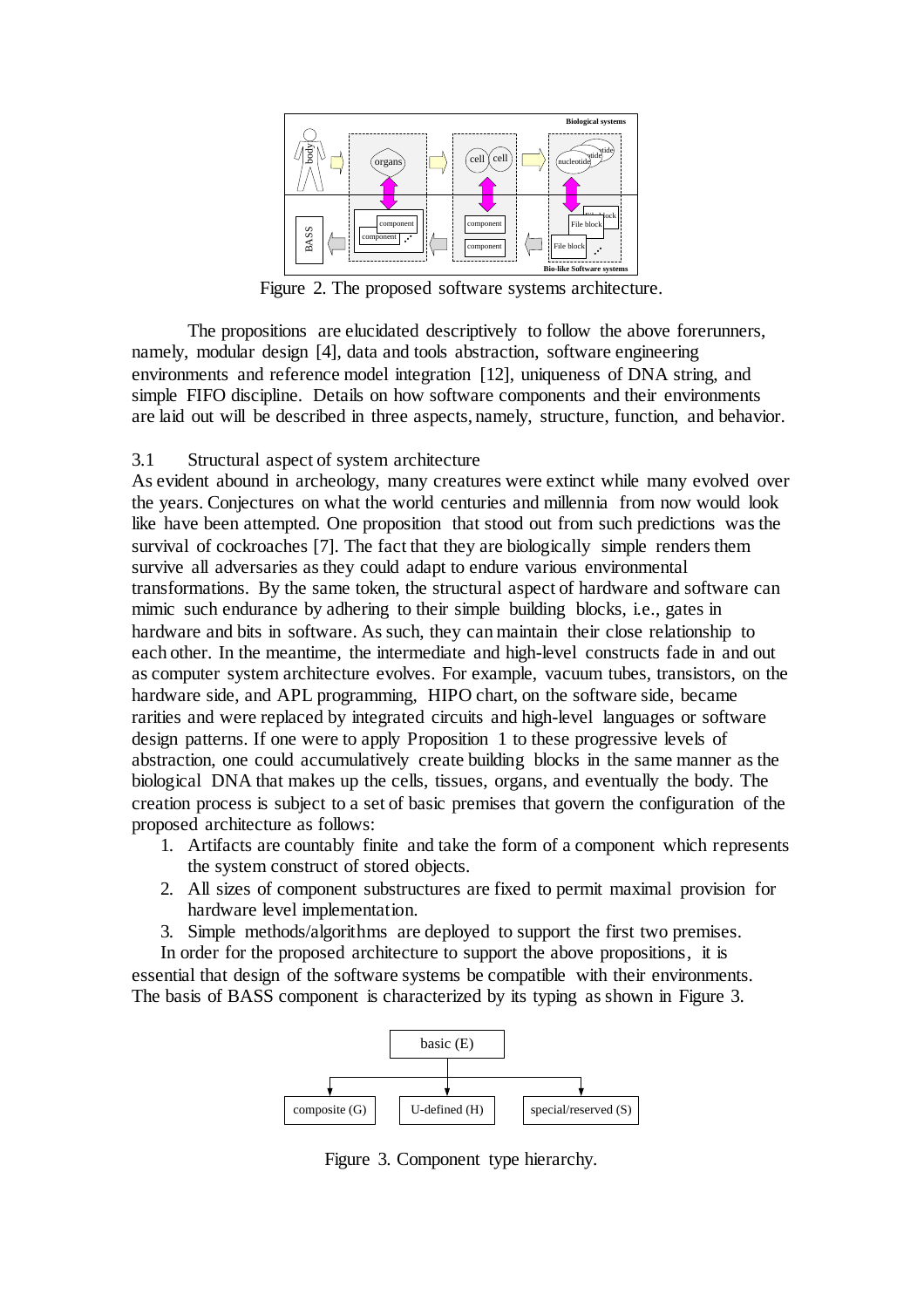- $\bullet$  basic types (**E**) such as int (A), binary (B), char (C), note (D) that denotes sound attributes such as intensity and frequency;
- composite type (**G**) which denotes combinations of the basic types:
- user defined type (**H**); and
- special/reserved type (**S**).

The difference between composite and user defined types is that the former builds a new component by combining several basic types, while the latter could be built from extending existing basic types or a new type defined by the user. For example, a composite type component could be composed of int (A), binary (B), and char (C). A U-defined component could be composed of extended binary type with a create-your-own method to manipulate the component or a new U-defined type for each 5-sense component representation.

The above set up only takes care of sight (text and image) and sound (audio) contents of file representations. The remaining three senses are more involved and complicated to represent. For example, touch includes texture, temperature, hardness; smell or scent includes odor, temperature; and taste includes temperature, flavor, texture, etc. These representations are left as future work.

Two rules are established for such transformation regulatory mandate: (1) all basic component types cannot be added or altered to prevent creation of new basic types, and (2) other component types can be freely disposed of, altered, redefined, or added. The first rule preserves the integrity of the entire "life form" to keep the basic construct simple and unchanged. Imagine if the DNA kept evolving and breeding new types of nucleotides other than ATCG, all human races on earth would flourish beyond anyone could imagine. The second rule supports cell growth or die. This allows components to be created as the system runs.

A BASS component is designed to be a fixed size linear array in accordance with the cell structure, i.e., from nucleotide to codon to chromosome and cell. Each hierarchy represents the characteristics of basic building blocks. The overview of a software component is depicted in Figure 4.

|      |        |      | method          |                           |          |
|------|--------|------|-----------------|---------------------------|----------|
| size | $\inf$ | file | basic operation | derived<br>operation      | reserved |
|      | ÷-     |      |                 | $\mathbf{R}$ $\mathbf{A}$ |          |

Figure 4. Overview of a BASS component.

- *componentID* (CID), to uniquely identify the component by incorporating timestamp generated by the global clock (which is analogous to the body clock) and information from the info field;
- *info*, to hold typical component information such as date of creation, last modification, owner, TTL which delimits the duration of component existence;
- *size*, to specify the (fixed) length of the method set;
- *file*, to hold the contents of the component;
- *basic operation*, to hold operations that defines on the basic types;
- *derived operation*, to hold methods that are defined by the users.
- *reserved* for future extension.

The rationale for the above flat nested fixed size blocks is to simplify and increase data access and retrieval by hardware implementation. This construct also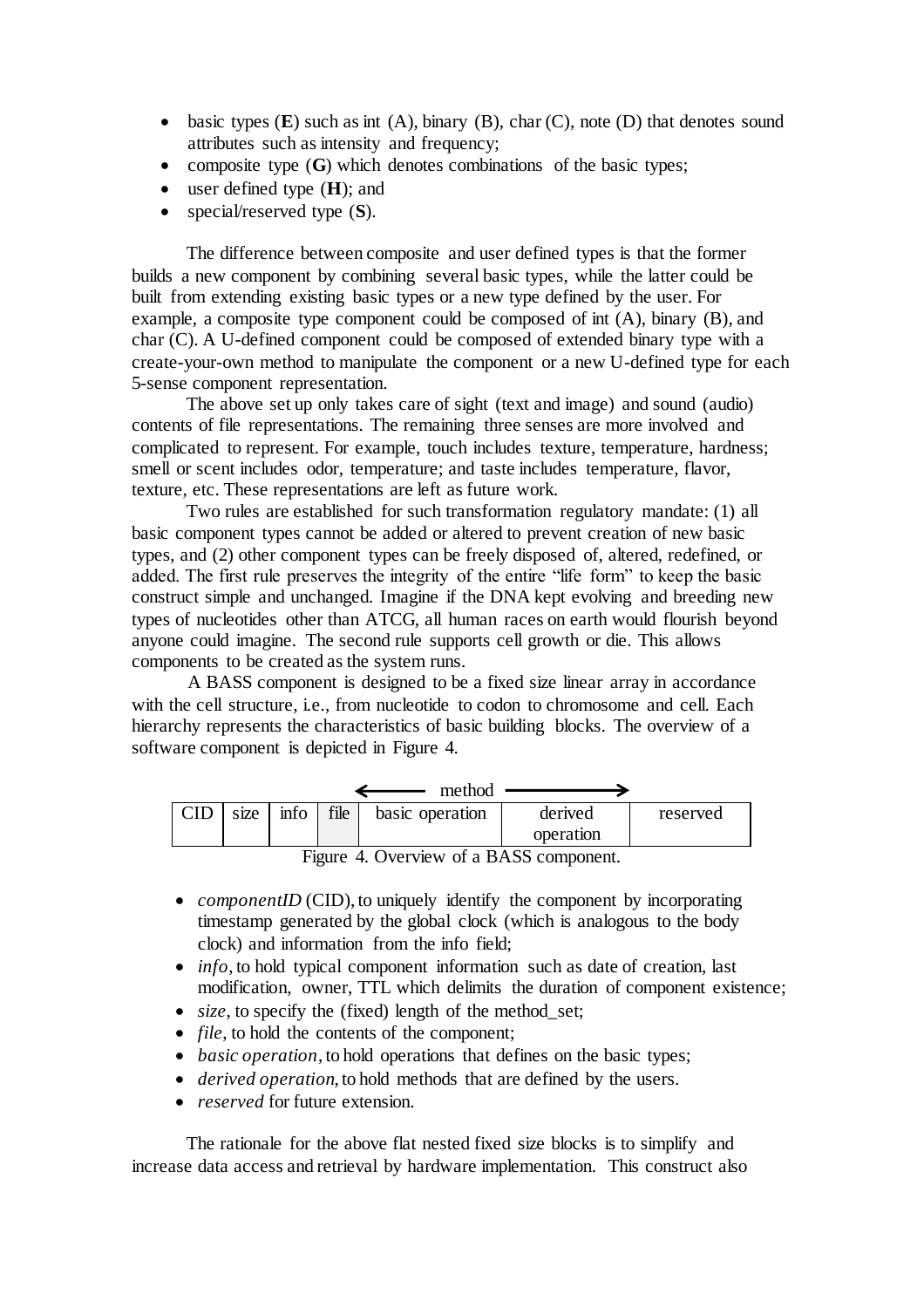permits replacement in situ of an expired component by a new one. Thus, memory wall and I/O-bound problems can be lessened.



Figure 5. Structure of a file.

An overview of file structure is depicted in Figure 5. The first block is a directly accessible *root* block to permit hardware implementable access and retrieval operations. A file consists of two parts, namely, header and body. The header of size 256 bytes contains file name or ID and header information such as file location, owner, date of creation/modification. The next four values are set as follows:

- indirection bit (0/1), where 0 denotes direct, 1 denotes indirect reference of additional file blocks;
- multiplicity  $(n)$ , whose values are either 1 (default value) or  $2...n$ . These blocks analogously denote the chromosomes;
- system addressable size (*m*), whose value is divisible by *group*. This block size analogously denotes the codon. The value of group designates the number of nucleotides that constitutes units of file. The default value is 3 to conform to natural codon; and
- number of data blocks per process  $(k)$ , whose value is power of 2, the default value is 4 blocks to mimic the natural A, T, C, G code. A *check* byte is appended at the end of each block as the sentinel value for its signature. These blocks analogously denote the nucleotides.

Note that the first two bits of every data block identify the component types, namely, 00, 01, 10, and 11 for type E, G, H, and S, respectively. The last value of header block is a reference pointer, which is set according to the indirection bit. If the indirection bit is 1, the reference pointer will hold the address of the next file block which is structurally identical to the root block. Otherwise, indirection bit is 0 and the reference pointer is set to NIL.

This layered multiplicity blocks stored in chromosome, codon, and nucleotide levels are made to hold component data that are working together. That means each component can execute several methods, while each method from different components interoperates with one another concurrently.

### 3.2 Functional aspect of system architecture

The most important functions of the proposed architecture are the global clock and type derivation. The global clock regulates all component activities and establishes the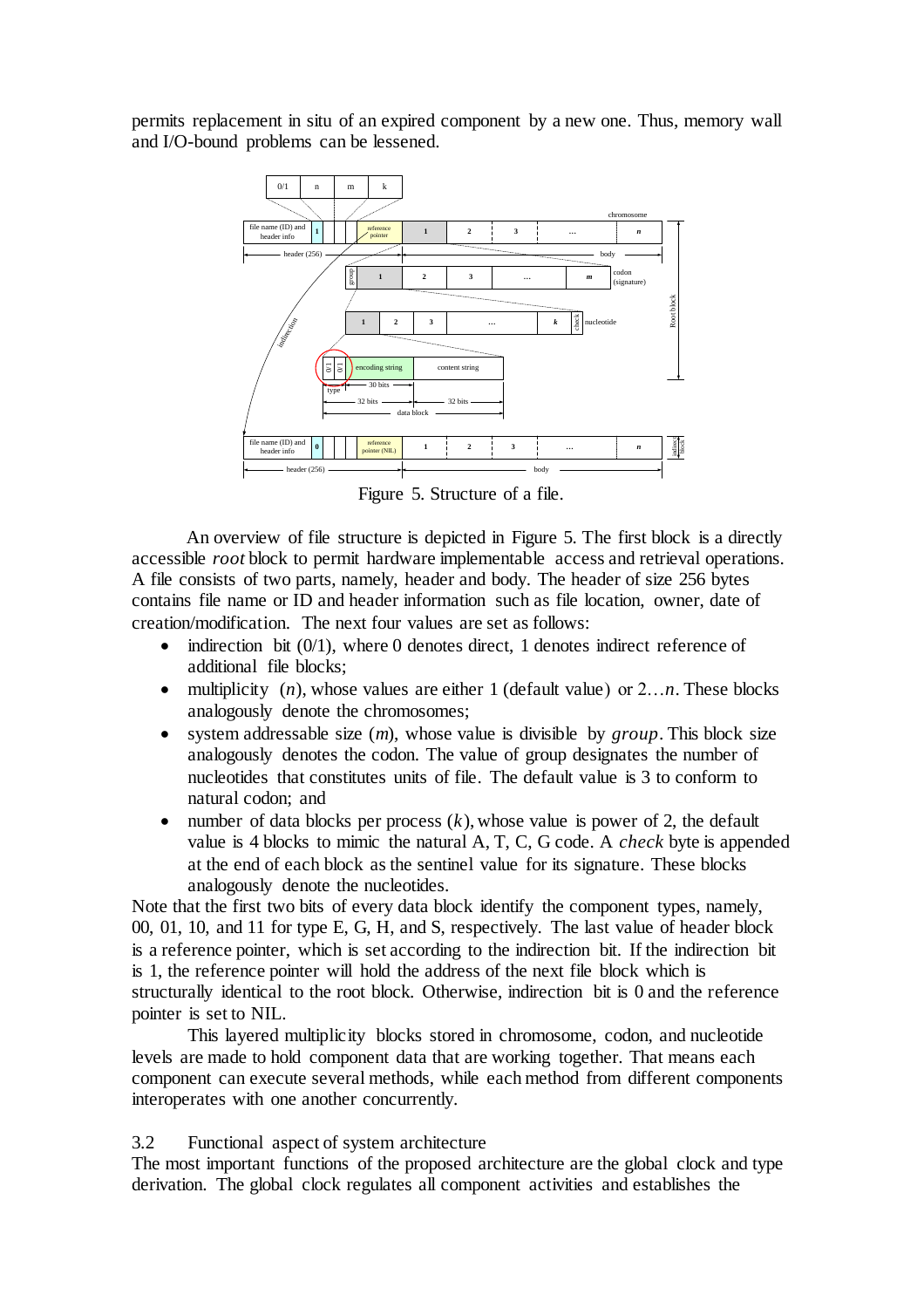limiting TTL to prevent their execution from FIFO infamous starvation problem. This is analogous to the heart that generates pluses to regulate all the body functions.

|              | $\cdots$ $\cdots$  | $\frac{1}{2}$                                       |
|--------------|--------------------|-----------------------------------------------------|
| Type         | OpCode             | Operation                                           |
|              | E                  |                                                     |
| int(A)       | ADD, SUB           | add, subtract                                       |
| binary $(B)$ | AND, OR, NOT, COM, | bitwise and, or, not, complement, shift, exclusive- |
|              | SHT, XOR, BDD      | OR, binary add                                      |
| char(C)      | <b>ORD</b>         | lexical order                                       |
| note(D)      | ITS, FRQ           | intensity, frequency                                |
|              | G                  |                                                     |
| A,B,C,D      |                    | composition of type $E$                             |
|              | H                  |                                                     |
| U-defined    |                    | user define type                                    |
|              | S                  |                                                     |
| reserved     |                    |                                                     |
|              |                    |                                                     |

Table 1. Summary of type description.

Table 1 summarizes each software component type and its associated operations to function as a unified entity. Thus, an integer component can operate with another integer component directly via ADD/SUB operations. Operations of composite and Udefined types can be constructed from basic types and combined to form complex components in the same manner as organs that are built on cells. These add-on constructs enhance the characteristics of Proposition 2 that will be established subsequently in Note 1 and 2.

### 3.3 Behavioral aspect of system architecture

An important behavioral dynamicity is software component life cycle. Conventional systems will perform a "context switch" to preserve all process states and contents before swapping this completing/expiring process out. BASS performs component reproduction (creation) of new components to handle whatever functions are required to continue processing (sustainment) while its TTL diminishes. The expiring component is then disposed of (cessation). The new components perform *replacement in situ* to the expired ones. No context switch, storage reclamation, and house-keeping tasks are required. This is similar to old skin cells are replaced by the new cells as shown in Figure 6. In an event when the component is engaging in some lengthy processing, the expiring TTL can be renewed by setting a new TTL limit so that the component is operating afresh and autonomously. Consequently, minimal overhead is involved in the system dynamicity.



Figure 6. Cell (component) create (split), sustain, and cease (dispose).

Figure 7 illustrates the reproduction process of a new component, where the original component splits to form two components, namely, ORIG and SPLIT\_1,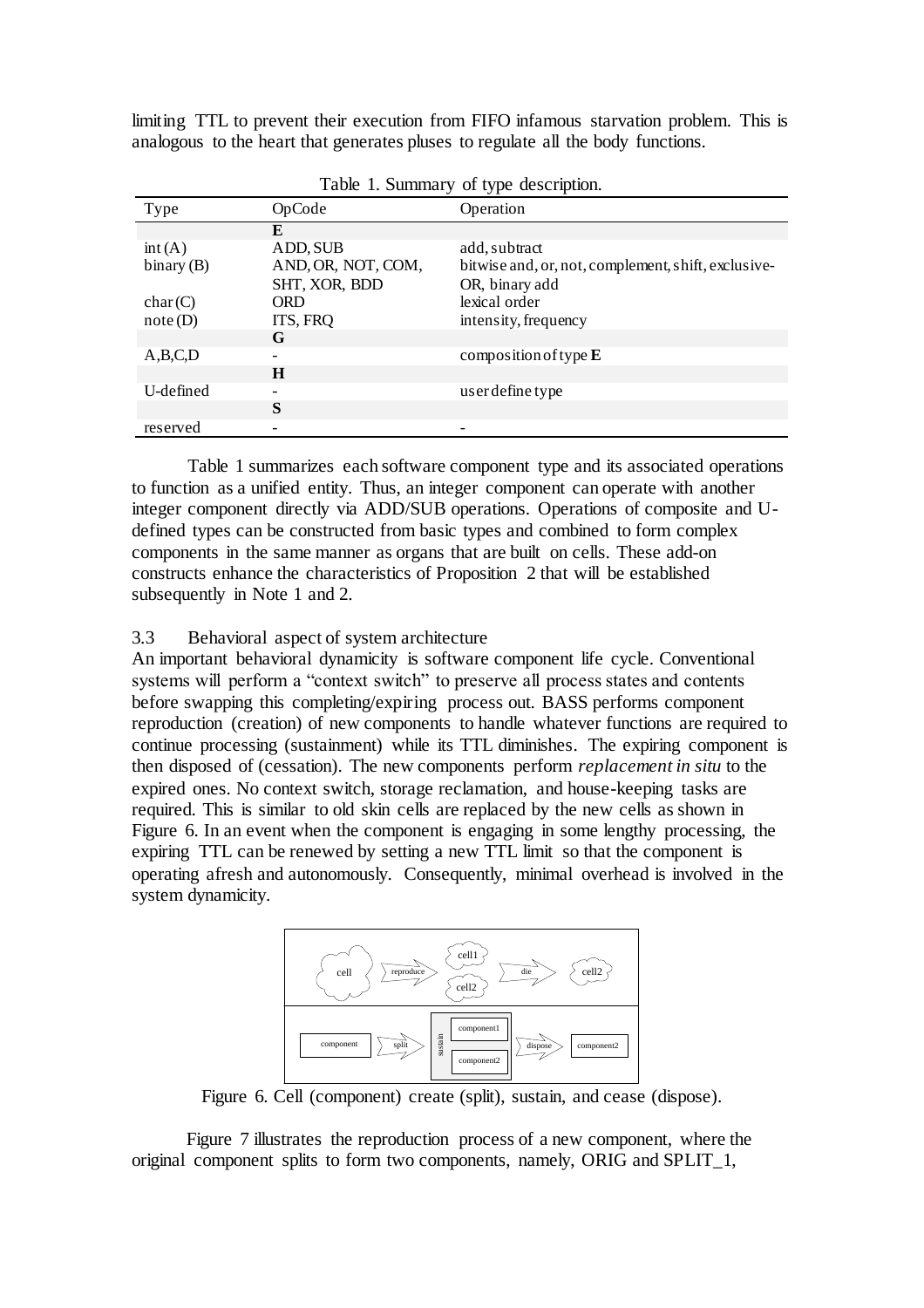having CID and CID' as their ComponentID, respectively. The new CID' is derived from the original CID plus timestamp information to keep it unique.



Figure 7. Component reproduction to become two components.

Note that SPLIT 1 can be enhanced with additional derived operations to accommodate new capabilities. The provision of *n, m, k* can readily support system expansion with less reconfiguration or modification effort.

One arguable issue when taking structural and functional considerations into account is the way components grow in the same manner as cells do. As DNA induces run-on strings of A, T, C, and G, identification or matching is tedious and timeconsuming. Consequently, the DNA strands can be excessively long which somehow offset their uniqueness of identification advantage. On the contrary, identification of component under BASS scheme is confined to the structural architecture: fixed size, finite number of components, and well-defined methods. Thus, processing is fast and enumerable to terminate.

The second proposition conveys one very important architectural design principle, that is, component autonomy. It implies that each software component is selfcontained. Yet its behavioral capability depends on how it is designated to function. For example, graphic components will be equipped with basic type operations, such as A, B, and C to support the sight sensory. On the other hand, communication components will contain protocol related operations encompassing E, G, H, and S to support different operations. Since each software component must operate to practically "survive" on its own, loose integration (coupling) is the basis for the design principle. They essentially have virtually no relation except a direct reference that ties them to the software system building blocks. Such independent constructs make homo-function software component interchangeable. By the same token, related or hetero-function software components interoperate to exchange or share results required by the sub-system to which they belong. For example, the print method that accepts text inputs, namely, int (A) and char (C) and prints them out on the paper must invoke text component to open and retrieve the data content. This can be summarized in two enhanced constructional and operational characteristics of software components.

*Note 1*: All components are interchangeable and interoperable.

*Note* 2: Software engineering components can be composed from the basic

building blocks in such a way that they comply with the underlying architecture. Proofs of both notes will be postponed until Section 3.5. At any rate, the distinctions for architectural design of BASS from object-oriented (OO) paradigm are summarized in Table 2.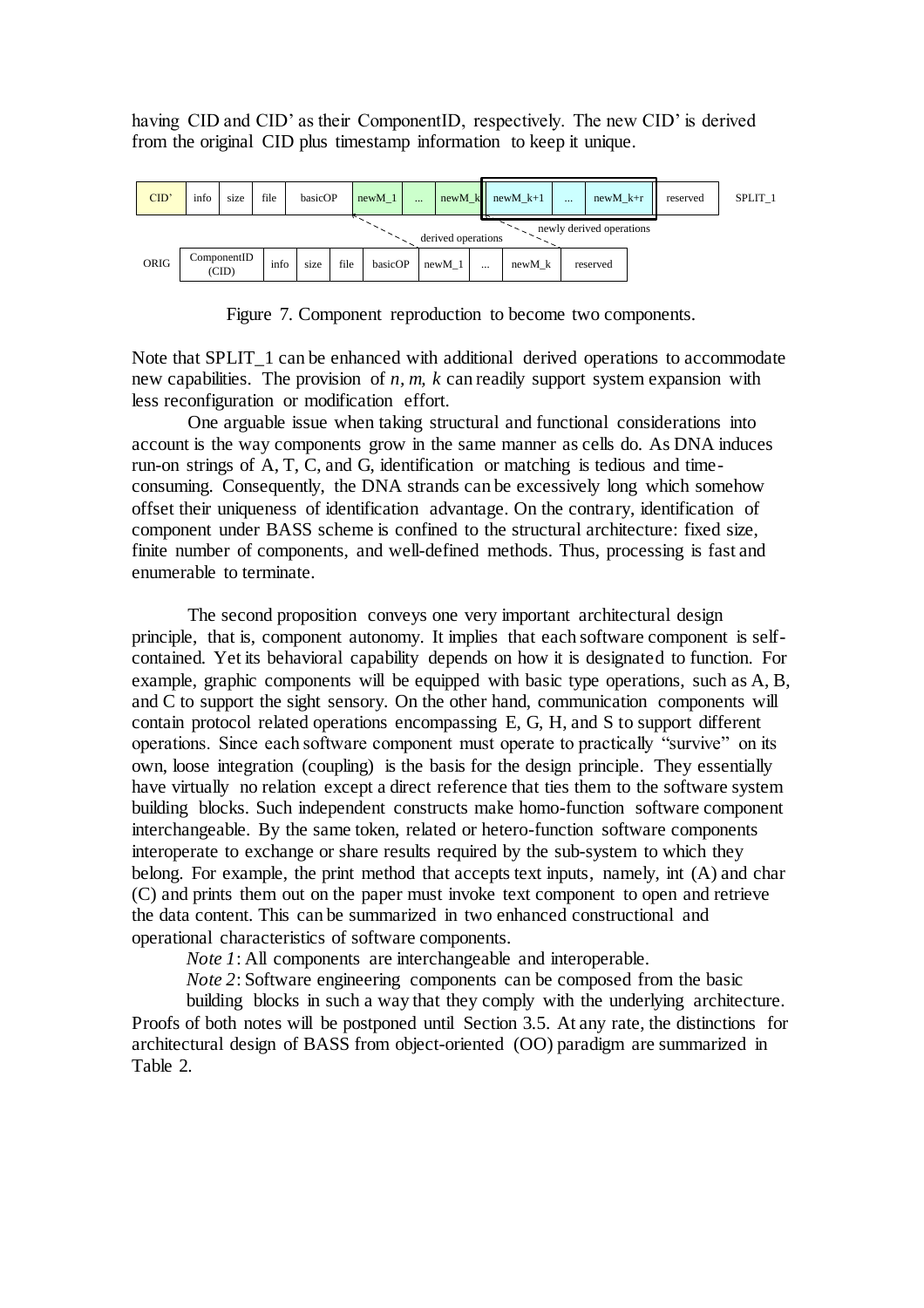| BASS(X)                             | $O-O$ paradigm $(Y)$      | Remark (denoted by X and Y for brevity)                                    |
|-------------------------------------|---------------------------|----------------------------------------------------------------------------|
| creation, sustainment,<br>cessation | Abstraction               | main aspect of X, Y depends on disciplinary<br>design by programmer        |
| type                                | attribute                 | X is confined to fixed hierarchy, but Ymust<br>obey the language construct |
| component                           | class                     | X is predefined, but Y depends on<br>programmer                            |
| component                           | sub-class                 | X reproduces component, Yuses language<br>support                          |
| group of components                 | nested classes            | X combines components, Y combines classes                                  |
| file                                | object                    | instance and expire (X), instance but explicit<br>deletion (Y)             |
| simplicity                          | complexity                | goal of X, Y depends on programmer                                         |
| component                           | inheritance, polymorphism | X is autonomous, Yuses language support                                    |
| component                           | encapsulation, modularity | X is mandatory, Y depends on programmer                                    |
| component                           | information hiding        | X is mandatory, Y is done by programmer                                    |
| reproduction                        | instantiation             | X splits, Y creates object from class                                      |
|                                     | association, overloading  | X is autonomous, Yuses language construct                                  |
|                                     | concurrency               | X is autonomous, Yuses language construct                                  |
|                                     | IDE                       | X is self-contained, Y requires its support                                |
| TTL                                 | persistence               | X is self-limiting, Y uses language construct                              |

Table 2. Summary of BASS vs Objected-Oriented architectural differences.

The main distinction of BASS from OO paradigm is the three-stage cycle that sets BASS artifacts to be autonomous. This design feature lessens the overhead burden of system support, while existing design paradigms encompass heavy overhead such as compiler, libraries, application program interfaces (APIs), and integrated development environment (IDE).

### 3.4 Verification of Proposition 1

A corroboration of formal verification can be demonstrated as follows. Let  $e \in E$ ,  $g \in E$ G,  $h \in H$ , and  $s \in S$  denote basic, composite, U-defined, and special/reserved component types and their corresponding sets, respectively. The relation  $\rightarrow$  denotes *composed of*, i.e.,  $n \rightarrow e|g|h|s|{g, h, s}$  designates a component n to be composed of either pure e, g, h, s, or mixture of g, h, s, where {..} denotes mixture of types. By the component type hierarchy in Figure 3,  $\forall g, h, s, g = U_{i=1}^x e_i, h = U_{i=1}^y e_i$  $y_{i=1}^{y} e_i$ , and  $s = \bigcup_{i=1}^{z} e_i$ , where x, y, z are arbitrary typing counts such that for any component n, the architectural construct must satisfy the first condition (i)\* plus one of the following conditions: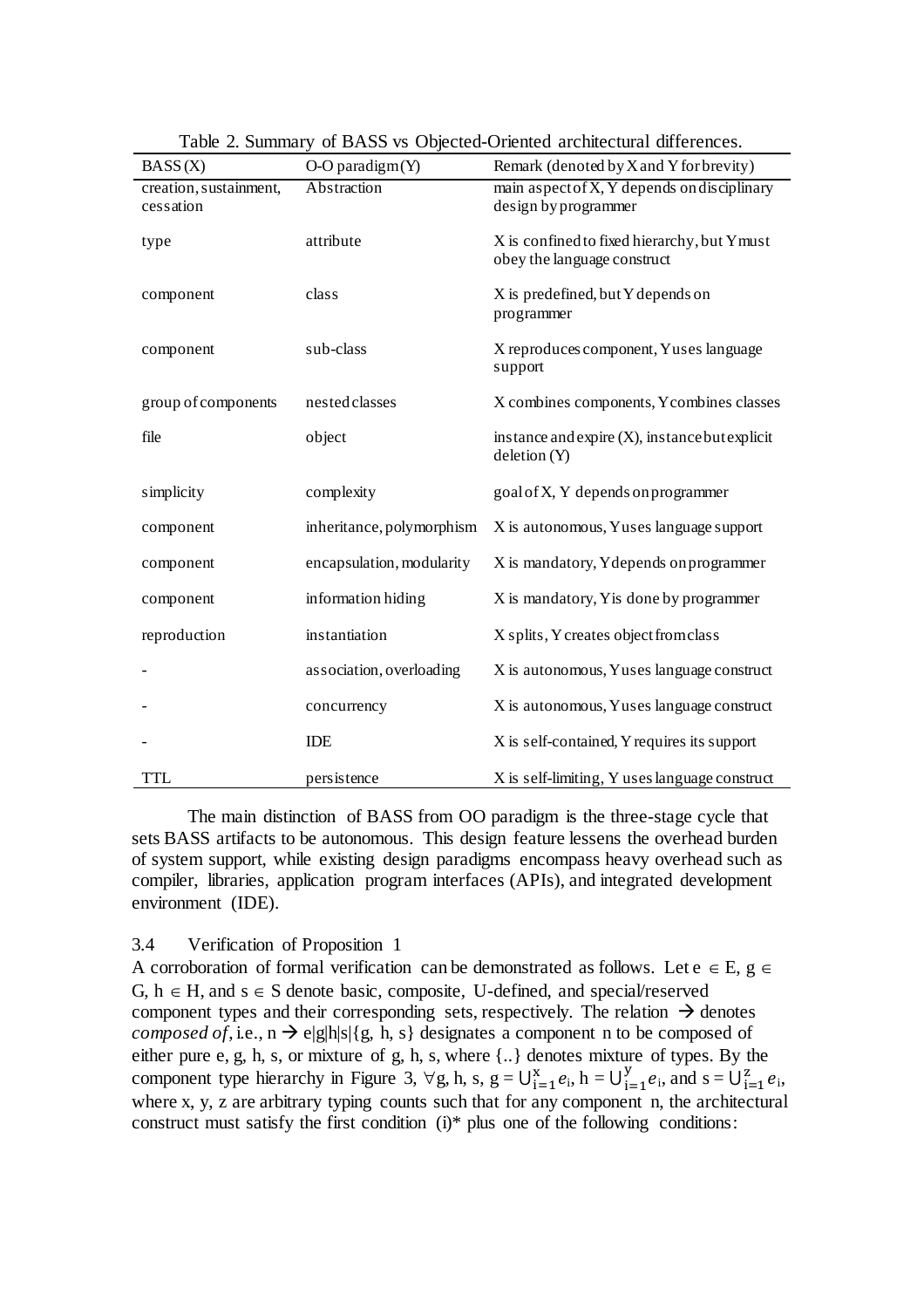| $(i)*$ | $n \cap e \neq \emptyset$             |          |                                       | /* basic types                                                                                                      | ∗/    |
|--------|---------------------------------------|----------|---------------------------------------|---------------------------------------------------------------------------------------------------------------------|-------|
| (ii)   | $n \cap g = \varnothing$              |          | or $n \cap g \neq \emptyset$          | $/*$ composite                                                                                                      | $*$ / |
| (iii)  | $n \cap h = \varnothing$              | $\alpha$ | $n \cap h \neq \varnothing$           | $/*$ U-defined                                                                                                      | $* /$ |
| (iv)   | $n \cap s = \varnothing$              | $\alpha$ | $n \cap s \neq \varnothing$           | /* special/reserved                                                                                                 | $* /$ |
|        | (I) $n \cap (g \cap h) = \varnothing$ |          | or $n \cap (g \cap h) \neq \emptyset$ | $/*$ composite/U-def                                                                                                | $*$   |
| (II)   | $n \cap (g \cap s) = \varnothing$     |          | or $n \cap (g \cap s) \neq \emptyset$ | /* composite/reserved $*/$                                                                                          |       |
|        | (III) $n \cap (h \cap s) = \emptyset$ |          | or $n \cap (h \cap s) \neq \emptyset$ | /* U-def/reserved                                                                                                   | $* /$ |
|        |                                       |          |                                       | (IV) $n \cap (g \cap h \cap s) = \emptyset$ or $n \cap (g \cap h \cap s) \neq \emptyset$ /* compo/U-def/reserved */ |       |

The first condition  $(i)$ <sup>\*</sup> is mandatory for all components constructed since they must comply with the proposed scheme. This is in concert with the A, T, C, G nucleotides that make up the DNA. One of the remaining conditions could hold if the component so constructed is made up of additional types. That is to say, conditions (ii) to  $(iv)$ represent pure composite, U-defined, or special/reserved type, while conditions (I) to (IV) represent composite/U-defined type, composite/reserved type, U-defined/reserved type, and composite/U-defined/reserved type, respectively. For example, define a composite component type  $(n_1) \rightarrow (A, C)$  and a user define component type  $(n_2) \rightarrow$ (extended-int, B, C). In this case, the counts of  $n_1$  and  $n_2$  become  $x = 2$  and  $y = 3$ , respectively, and  $n_1 \cap n_2 \neq \emptyset$  which is equal to char (C). Hence, the component having  $n_1 \cap n_2$  as its typing basis satisfies conditions (i)\* and (I). On the other hand, if  $n_3 \rightarrow$ (extended-int, B, D), then  $n_1 \cap n_3 = \emptyset$ . This means that the component having  $n_1 \cap n_3$ as its typing basis also satisfies conditions  $(i)$ <sup>\*</sup> and  $(I)$ .

Now suppose a new component type (*m*) is created by combining int (A), binary (B), and  $(n_1 \text{ and } n_2)$ , or  $m \rightarrow (A, B, n_1, n_2)$  as a special type having the count  $z = 4$ , there are two possible formulation conditions to be deployed:

- conditions (i)\* and (I), i.e., consider A and B separately satisfying (i)\* and the  $n_1$ and *n*<sub>2</sub> satisfying (I), that is,  $m \cap A \cap B \cap (n_1 \cap n_2) \neq \emptyset$ , or
- conditions (ii) and (I), i.e., consider A and B as a composite type  $(A \cup B)$ satisfying (ii) which implicitly satisfies  $(i)$ <sup>\*</sup>, and the entire group satisfies  $(IV)$ , that is,  $m \cap (A \cup B) \cap (n_1 \cap n_2) \neq \emptyset$ .

It can be inferred from the above formulation that the simple building blocks make up larger components under the proposed scheme.

3.5 Verification of Proposition 2 and its Notes

Let *l* denote the height of the component type hierarchy measured from basic type which serves as the root level. Define  $l = 0$  for the basic types. Since all component types are derived directly from the basic types which is one level away, the height becomes max $(l) = 1$ .

As for Note 1 goes, given *p* is a newly created component. There are two scenarios to consider. Firstly,  $p \in G[H|S]$ , i.e., *p* is either a composite, U-defined, or special/reserved type. According to Proposition 1, the condition (i)\* must hold for all components, i.e., the portion of *p* that is made up by basic types is known by all other components. The remaining portion that is not pure basic types must either be pure composite, U-defined, special/reserved type, or mixture of composite/U-defined, reserved/composite, reserved/U-defined, reserved/composite/U-defined. In either case, the conditions (ii) to (iv) or (I) to (IV) apply. Thus, data exchange and interaction among them are straightforward. Secondly,  $p \notin G|H|S$ . Only the basic portion applies to *p*. This implies that the remaining portion of *p* does not reuse any existing types and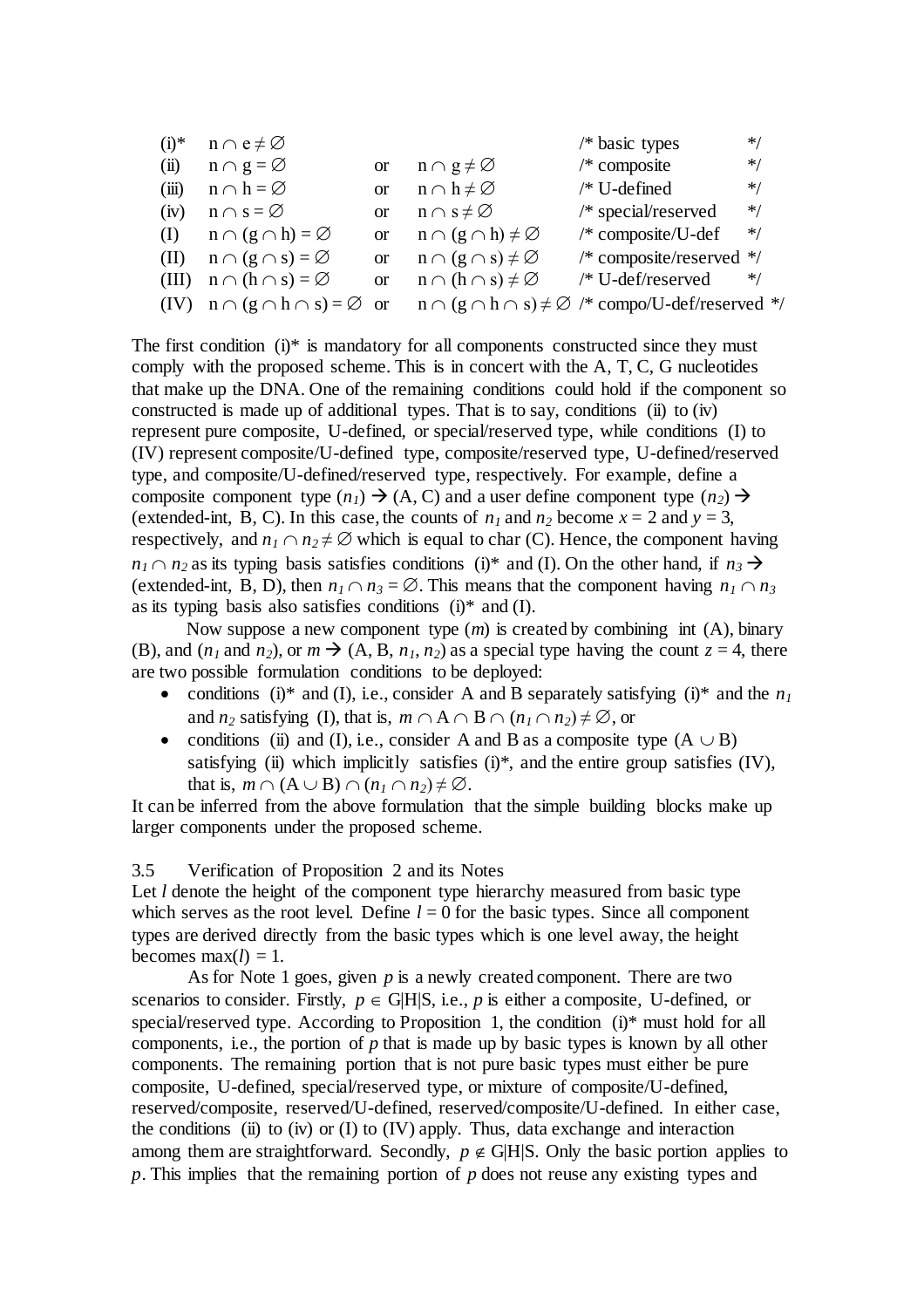methods and is foreign to other components. In order for *p* to exchange or interact with others, *p* must deposit its type and corresponding method to the shared component repository. As a consequent, Note 1 holds.

Proof of Note 2 also follows in a similar manner. From Proposition 1, all software components must be created having at least condition (i)\*, and so is the underlying architecture. Otherwise, Proposition 1 will not hold and the system cannot operate. Thus, the smallest composition of software artifact complies with the proofs and is able to operate properly. As these software components grow, the newly added constituents of type {G, H, S}, as well as their corresponding methods, must be declared and deposited in the shared component repository. At which point, each added artifact can be accessed and interoperated with other existing components. Consequently, Note 2 holds.

### **4. Simulation**

A simulation module was devised to exercise the performance of BASS since it is a novel prospectus having no forerunner to compare. Thus, the simulation would focus on memory utilization since it is one of the most important operations for any support environments.

The simulation began by manually creating the first component to initiate the process. This component contained necessary contents, namely, CID, info, size, file, and DEFAULT number of core operations but no derived operation  $(r=0)$ . Then the reproduction process began. The first off-spring had no derived operation because the first reproduction (cell split) yielded an identical copy to the first component. The immediate step randomized the value of  $r$  for the new generation of f-spring to mimic cell evolution process, wherein derived operations came into play for subsequent simulation runs, that is, created CID', process component, and randomized *r*. The simulation procedure was laid out as follows:

```
Procedure sim_test<br>create FIRST component
                                                           \frac{1}{x} handcraft the FIRST component */
      set LIMIT \prime * set no. of simulation runs */
      X \leftarrow FIRST, r \leftarrow 0reproduce: \frac{1}{x} /* recursively create until LIMIT */<br>
repeat def op (new W) \frac{1}{x} w = basic operations */
       repeat def op (newM w) \frac{1}{2} /* w = basic operations */
           create CID' from CID + timestamp
         init_defaults \frac{1}{x} all defaults initialization */<br>process_component (X) \frac{1}{x} \frac{1}{x} = 0, no derived operation */
           process component (X) \qquad /* r = 0, no derived operation */
           assign component (X) \frac{1}{2} /* deposit in FIFO memory */
         run_service()<br>TTL_check()
                                                           \sqrt{\tau} expiration \sqrt{\tau}until \overline{w} > DEFAULTend Procedure
```
Table 3 summarizes the estimation of parameter setup. Some parameters deployed in the simulation were experimentally tried and predicted using exponential decay (Eq 1) and the 37% Method [20] to simulate cell reproduction process, that is,

$$
N(t) = N_0 e^{(-t/\tau)} \tag{1}
$$

where  $\tau = I/\lambda$ ,  $\lambda$  denotes the creation rate.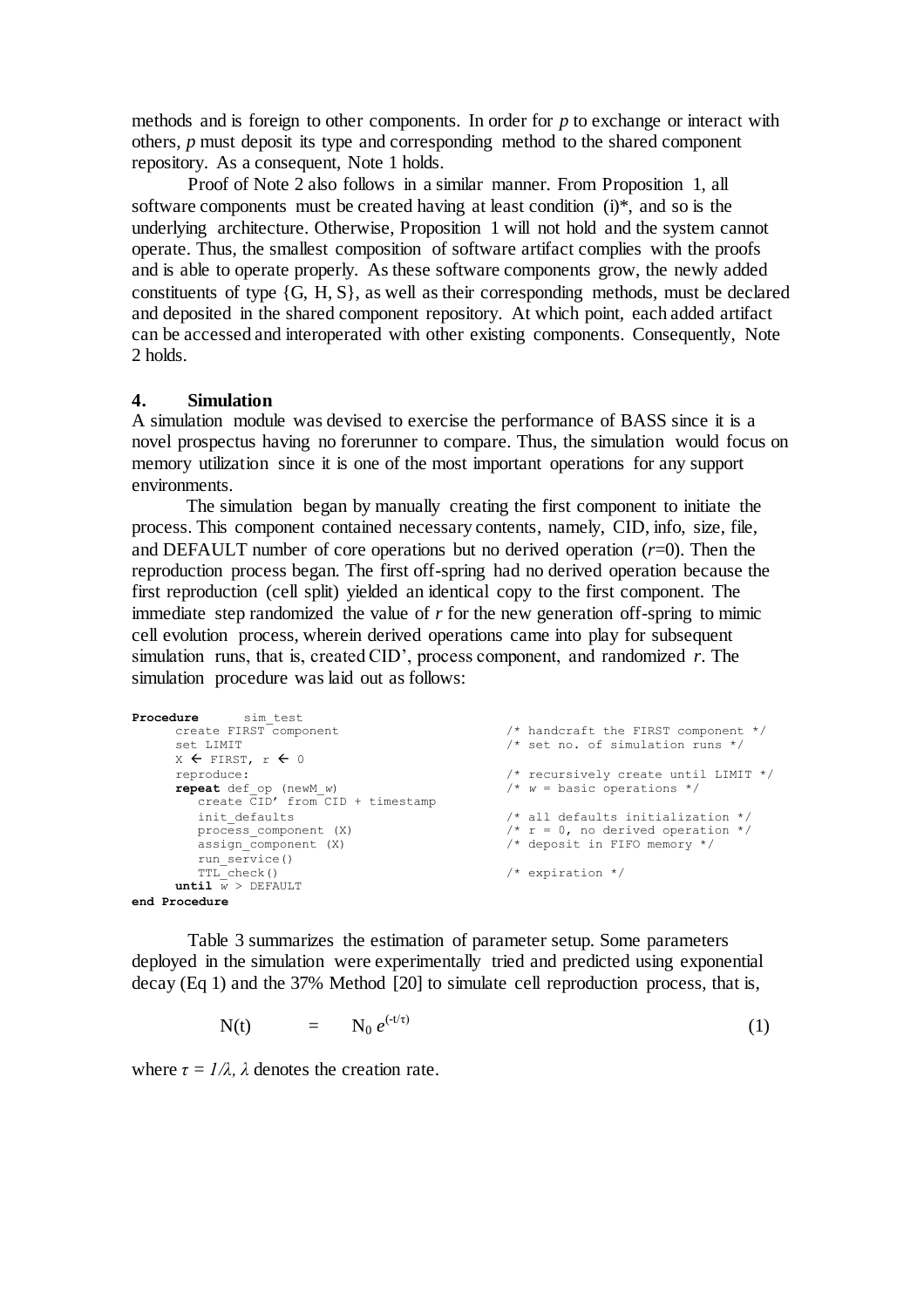|  | Table 3. Simulation parameter setup. |  |  |
|--|--------------------------------------|--|--|
|--|--------------------------------------|--|--|

| Parameter                   | Setup value | Remark             |
|-----------------------------|-------------|--------------------|
| mean life time $(\tau)$     | 500         | 475 rounded up     |
| initial component $(N_0)$   |             | first component    |
| simulation run $(t)$        | 2000        | round up           |
| processing repetition $(N)$ | 10000       | arbitrary selected |

The proposed design was written in C running on Intel® Core i5, CPU M 520  $@2.1$ GHz x 4, Ubuntu 16.04 LTS system to simulate BASS memory allocation scheme. The execution performed basic arithmetic and modulo computations of 10,000 repetitions. Components were created, sustained (executed), and disposed of (written to disk) very rapidly. For the first hundred repetitions, memory allocation calls in C were performed repeatedly in user mode. This inevitably induced high overhead to set up the component and file structures which sporadically took several clock ticks during each simulation run, i.e., 3, 5, 10, 12, 13, 17, 18, 20. An extended looping of 500,000 repetitions was then conducted in each run to observe whether any steady states would result. It could be seen that more repetitions induced the OS to prolong the process in core so that execution would be completed faster. In other words, memory blocks were replaced in situ and fewer swaps of the running process out, hence faster process completion. The total execution time of subsequent calls was negligible. This is shown in Figure 8, where the tail flattens down considerably.

Time measurements were done by system clock ticks via *struct tms*. The variables duration denotes the time of simulation run (sim\_test), DFutime denotes component cycle time (step 1-7), and DFstime denotes the time spent on instructions of the user calling process (memory allocation calls in C).



Figure 8. Memory allocation looping of 10k and 500k after 21 runs.

# **5. Discussions**

The proposed BASS architecture establishes an unconventional basis for building software systems. The design framework based on H1-H6 made it easy for software resource utilization in an integrated development environment.

### 5.1 Practical applications

Conventional software systems from the highest level of abstraction such as architecture, model, software system design, computing representations, and program organization, are all transpired to 0 and 1 to run on hardware. BASS is no different but takes the biological-like mapping of bodily architecture and cell model fundaments to synthesize the components into three stages, construction (*creation*), operation (*sustainment*), and disposal (*cessation*) processes. A suitable snapshot of testing these novelty mixes is to measure the concrete existence of components, i.e., memory allocation, deallocation, and process execution of components. Figure 9 shows the transformation from conceptual model to BASS model whose image of execution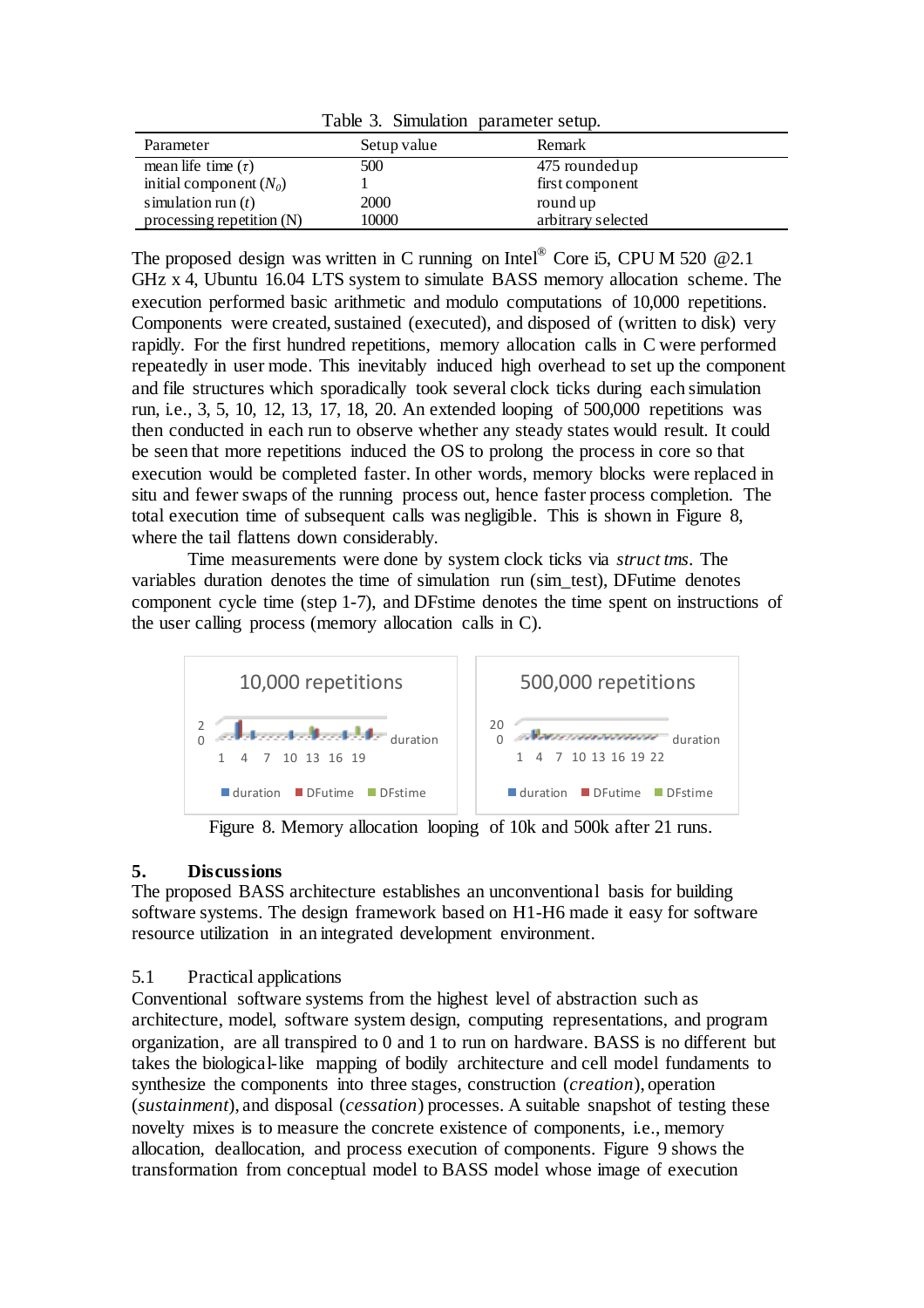resides and transforms in memory. The reasons are two folds. First, it is a concrete evident to objectively measure BASS performance in software systems; and second, the framework can be exercised in real use to mitigate the infamous "*memory wall*" problem. Under H1 and H6, the memory test scheme will not make use of NUMA to complicate the access and retrieval processing since there is no shared resource to begin with.



Figure 9. A mix of architectural constructs to hardware realization of BASS.

As part of the on-going investigations, the simulation results [25] have shown that TTL-FIFO and replacement in situ schemes saved 21% cost over the Least Recently Used (LRU) built-in algorithm of the memory chipset. Consequently, the novelty of BASS could, at present, be empirically gauged by how well it manages the memory in comparison with the state-of-the-practice memory management methods.

Another area of application that increasingly gains research interest is computing structure. Many data gathering techniques are developed to handle massive data storage and computations such as data warehouse and big data. Rack scale architecture [12], co-locating data storage and processing [6], computing virtualization [13], scalable synchronization on shared memory multiprocessor [16], and transient servers [17], are a few prominent examples. Unfortunately, these classical paradigms rest on stored program architecture that requires increasing memory, computing power, and complex algorithms that eventually create the memory wall. BASS, on the contrary, offers a pool of short-lived resources to handle data processing in the similar manner as the human analogy. Figure 10 depicts the conceptual framework of BASS data pipeline that echoes the above multimedia processing argument.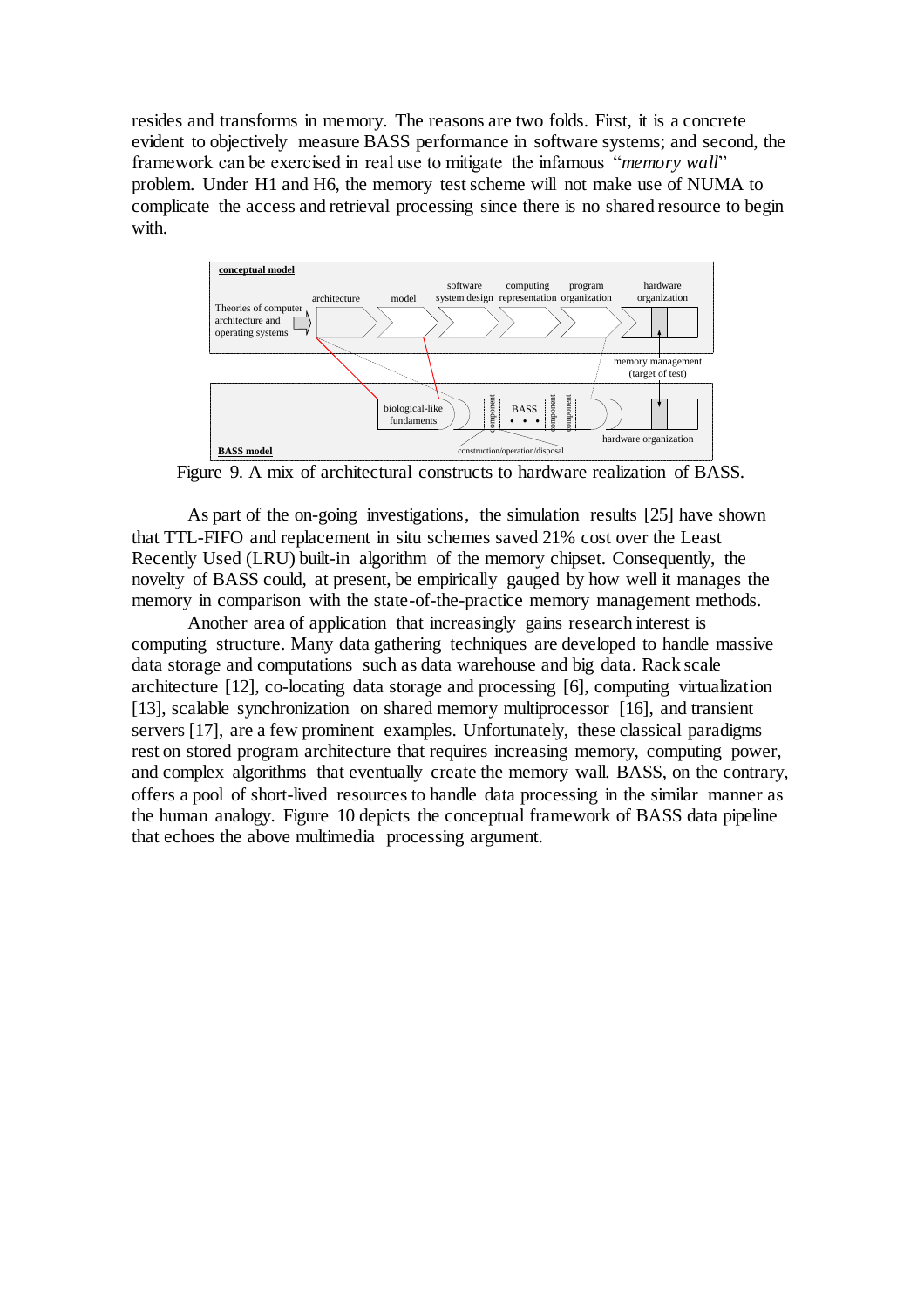

Figure 10. Data pipeline: signal reception by specific input receptors.

For example, receptor1 could denote the eyes to receive image (signal1), while receptor2 could denote the ears to receive sound (signal2), and so on. This in turn is filtered by the respective method (filter1/filter2) to extract useful information from the brain archive for proper integration and processing.

The important issues for the filtering process are two folds, *coverage* and *tracking*. Coverage ensures that the system could provide proper receptors to accommodate different input signals. There will be no mismatch as to receptor1 takes signal2 and receptor2 takes signal1 since their corresponding filter1 and filter2 are unable to cover incorrect input data type.

Tracking, on the other hand, must ensure that the input data are recognizable or failed otherwise. For instance, a Latin voice signal might be handled by the coverage of receptor2. However, tracking could not retrieve related information from the brain (as the person did not learn Latin) to recognize it and thus failed to understand what the input voice meant.

The last example reiterates the compatibility with both propositions, namely, (1) no typing mismatch since the underlying architecture separates receptors for different input types and operations process them accordingly, (2) retrieval without conversion since each receptor is built to handle a specific input type, (3) simple building blocks and direct reference, and (4) simultaneous integration and processing as all inputs are processed to yield an immediate outcome.

#### 5.2 Limitations

To operate this novel proposed architecture by way of Figure 2, memory allocation for BASS components on the underlying hardware may be set up in accordance with bodily priority. That is, dedication of *system space* for urgent functions as oppose to *user space* for mundane functions. Consider the scenario shown in Figure 11.



Figure 11. memory allocation for system and user components.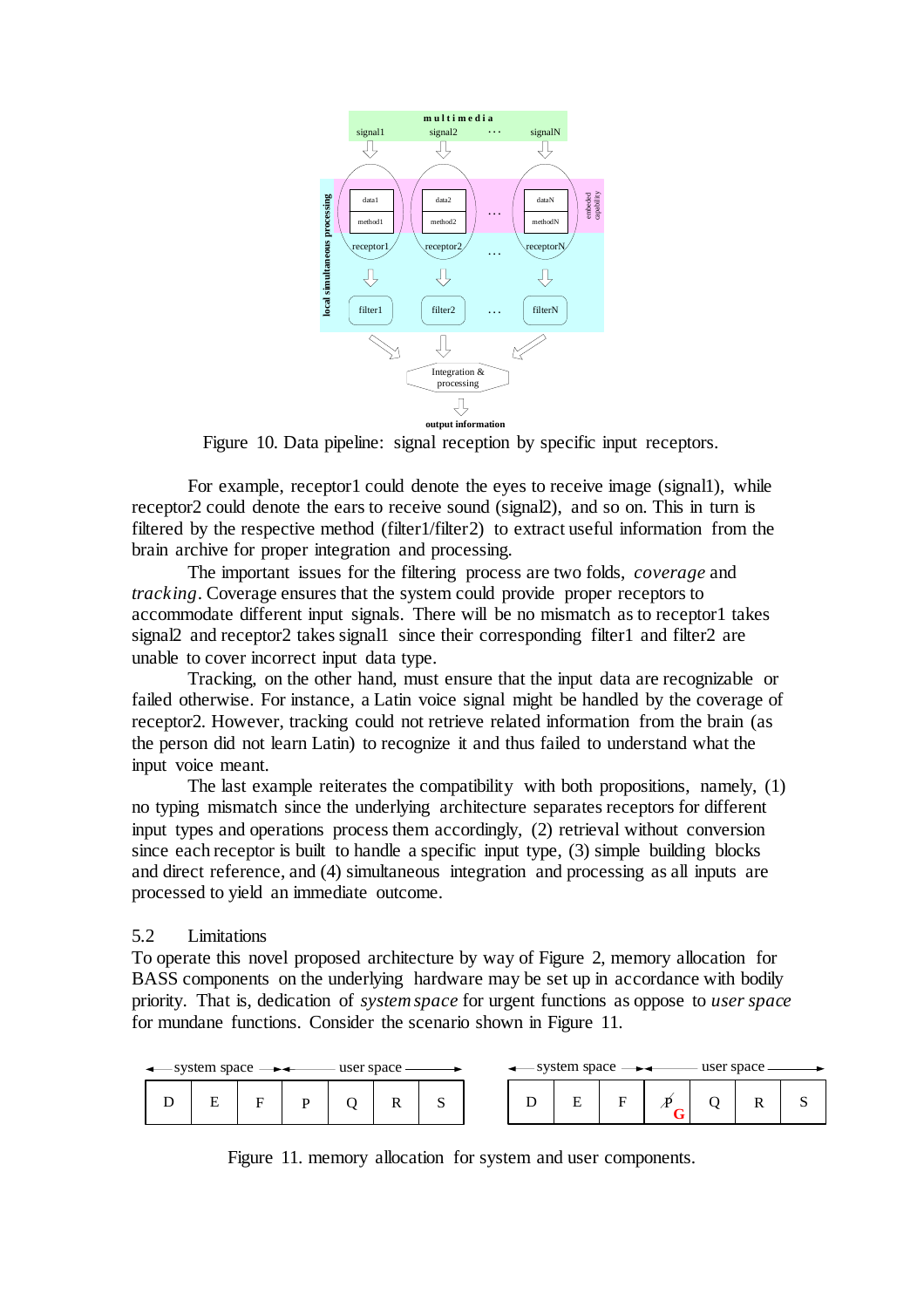Suppose the memory blocks are allocated for system and user spaces in fixed-size blocks D, E, F and P, Q, R, S, respectively. All component method execution is regulated by the global clock in a First-In-First-Out (FIFO) queueing discipline. Suppose block D is assigned to the heart process, E to kidneys process, and F to lungs and respiratory process, while P, Q, R, and S are assigned to jogging, hand-swinging, listening to music (from wearable device), and singing along processes, respectively. Suddenly, the body gets wind-headed which is another system process (called G) that calls for an immediate service. Process G will be put to execute in memory by overriding user process P in the FIFO fashion since G cannot override D, E, and F processes. Thus, the remaining mutual dependent Q, R, and S processes to P also get terminated. This is similar to real body handles the situation as it can no longer sustain the sudden severe condition and must stop the jogging (P), hand-swinging (Q), listening to music  $(R)$ , and singing along  $(S)$  activities.

The above practical applications and limitations open the horizon of SEE to encompass the four characterizations that help answer the above questions as follows:

Q1: The above simulation and the simulation results obtained by Lergchinnaboot et al. [25] reaffirmed the technology transfer at memory level. The importance of H6 excludes the use of logical level complexity such as NUMA, DNA and quantum computing. These architectural constructs could not be mapped directly to simple gate level implementation. On the contrary, the fixed size linear configuration of BASS components will structurally map to hardware implementation, while the simple TTL-FIFO memory access will functionally run in the memory chipset with replacement in situ scheme. As a consequence, the four characterizations of this study are satisfied.

Q2: By virtue of component and file designs, BASS expands its capacity when execution context grows by creating a new component to handle and shrinks when execution completes by ceasing the expiring component that is regulated by a TTL limit. Thus, memory occupation by system environment is efficiently arranged with little software overhead since every BASS component run autonomously.

Q3: The benefits advocate new system construction by several folds:

- 1. Fast access and retrieval to component configuration since its structure is fixed size and arranged linearly. This setup makes it ideal for table lookup or baseregister and offsetting implementation at hardware level.
- 2. Components are governed by predetermined TTL. Thus, all components come and go. There is virtually no burden left over for garbage collection.
- 3. Components are self-contained and operationally autonomous. It is thus portable to different support environments.
- 4. The needs for large, preset, and long-term availability of resources such as storage space or processing units are unnecessary. By virtue of the first and second benefits above, these resource requirements can be established on demand and released once execution is completed. Thus, energy conservation can be substantial.
- 5. Lessen the burden of release engineering as new components can be tailored to fit a specific locale or "ecosystem" as Rossi put it [8] without having to maintain continuous delivery across the board. This flexibility is similar to organ transplant that is performed on a case-by-case basis as deemed necessary.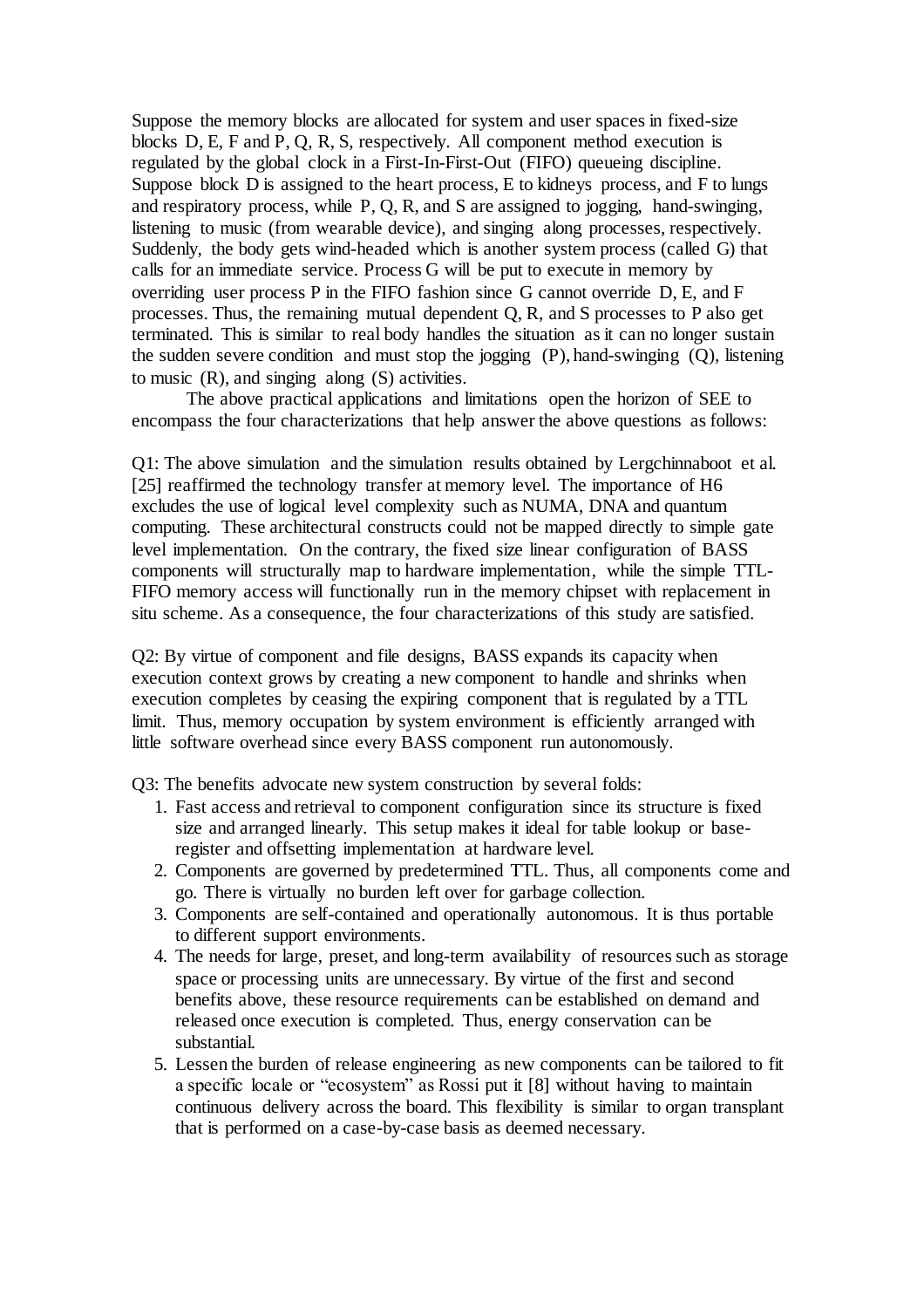### **6. Conclusion**

The biological-like architecture for software systems (BASS) were proposed to revolutionize how software systems would operate. By imitating cell life cycle, the proposed architecture creates components that live, work, reproduce, and die as natural as they can be. The prospectus was justified by three architectural constructs, namely, structural, functional, and behavioral. Two propositions were precipitated to govern the architecture of BASS. The most fruitful result of BASS was an autonomous entity that was self-reliance and independent among themselves.

Therefore, BASS and its components could grow and die in the same way as the body with little overhead. As a man was born and passed away, so was BASS components created and deleted. This very notion would maintain the dynamicity of computer applications in the same manner as the human society, but less congested to make room for new application generations to live and run for the existence of the computer systems.

An important consideration on future work is the design quality of BASS components, in particular, Measure of Aggregation (MoA) [19]. This metric will be deployed to measure how composite and U-def types will permit flexibility and effectiveness of attributes to support component autonomy.

Finally, one of the important problems is autonomous method execution. Since researchers still cannot uncover the secrets of DNA that would shed lights on these issues, how different methods of a designated artifact can run in different environments where it resides still remains to be reckoned with. The hardware solution at cache level where the basic types *live* is under investigation. This viable solution will hopefully bring about BASS to a new level of ubiquitous architecture for any operating environments.

| <b>Declarations</b> |
|---------------------|
|                     |

| Abbreviation | Full text                                         |
|--------------|---------------------------------------------------|
| <b>BASS</b>  | Biological-like Architecture for Software Systems |
| TTL.         | Time-To-Live                                      |
| <b>FIFO</b>  | First-In First-Out                                |
| <b>DNA</b>   | Deoxyribonucleic Acid                             |
| <b>SEE</b>   | Software Engineering Environment                  |
| E            | Basic type                                        |
| G            | Composite type                                    |
| Н            | User defined type                                 |
| S            | Special/reserved type                             |
| NI IM A      | non-uniformmemory access                          |

1. List of abbreviations is provided below.

- 2. Availability of data and materials Not applicable.
- 3. Competing interests Not applicable.
- 4. Funding Not applicable.
- 5. Authors' contributions Not applicable.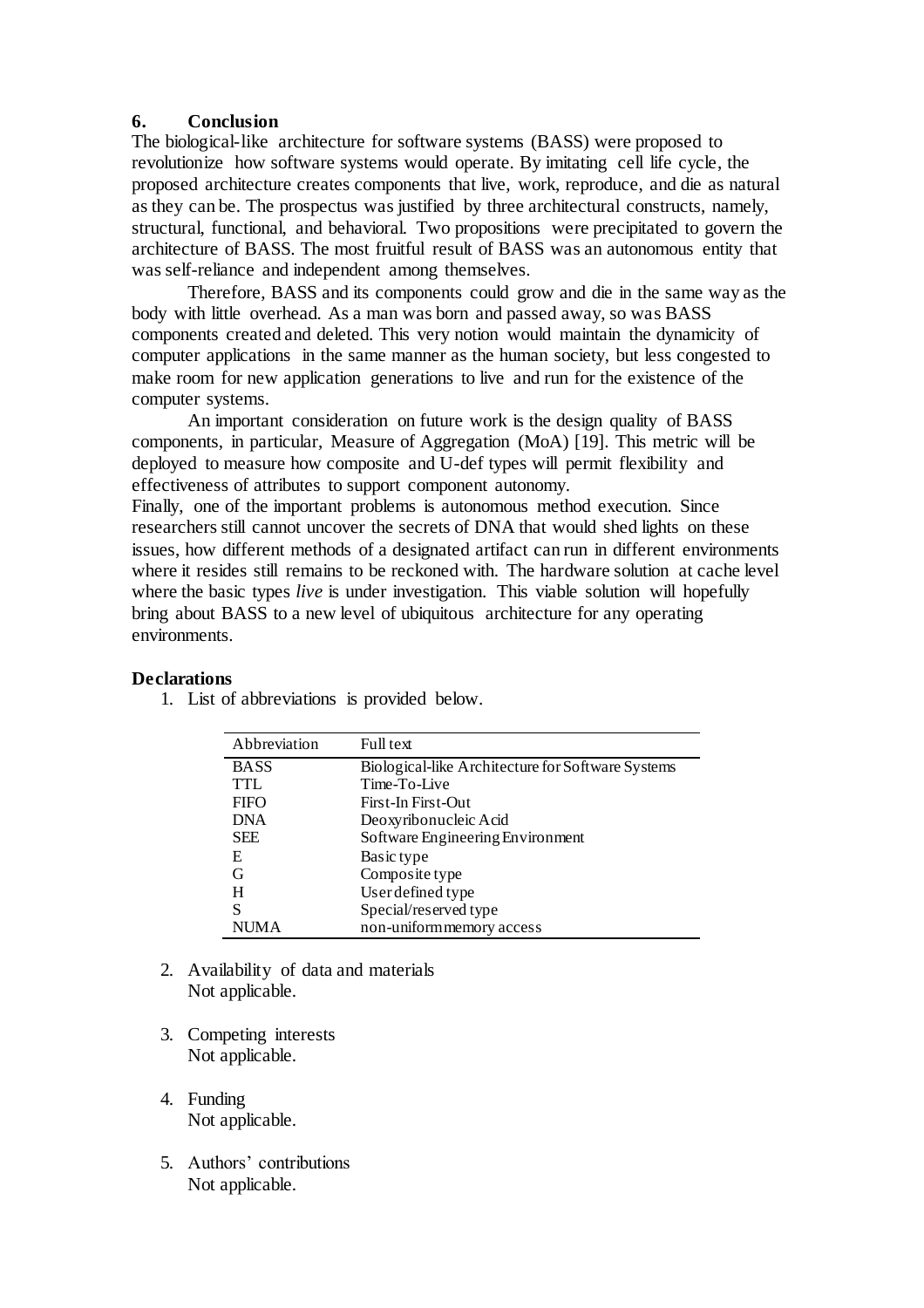- 6. Acknowledgements Not applicable.
- 7. Authors' information

Peraphon Sophatsathit received the B.E. degree in industrial engineering from Chulalongkorn University. Bangkok, Thailand, M.S. degrees in industrial engineering and computer science from University of Texas at Arlington, USA, and Ph.D. degree in computer science from Arizona State University, USA. He worked at the National Electronics and Computer Technology Center (NECTEC), Bangkok, Thailand. At present, he is working at Advanced Virtual and Intelligent Computing (AVIC) Center, Department of Mathematics and Computer Science, Faculty of Science, Chulalongkorn University. His major research interests are software engineering, operating systems, and distributed & parallel computing.

## **6. References**

- [1] Martin Fowler, Patterns of Enterprise Application Architecture, Addison-Wesley, 2003.
- [2] Ernst Mayr, The Growth of Biological Thought—Diversity, Evolution, and Inheritance. The Belknap Press of Harvard University Press, 1982.
- [3] J.D. Meierk, David Hill, Alex Homer, Jason Taylor, Prashant Bansode, Lonnie Wall, Rob Boucher Jr., and Akshay Bogawat, Microsoft Application Architecture Guide, Patterns & Practices, 2nd Edition, 2009.
- [4] D. Parnas, On the Criteria to be used in Decomposing Systems into Modules, Communications of the ACM, December 1972, vol. 15, no 12, pp. 1053-1058.
- [5] Morris Foster and Richard Sharp, Race, Ethnicity, and Genomics: Social Classifications as Proxies of Biological Heterogeneity, Cold Spring Harbor Laboratory Press, 12: 2002, pp. 844-850.
- [6] Aisling O'Driscoll, Jurate Daugelaite, and Roy Sleator, 'Big data' Hadoop and cloud computing in genomics, Journal of Biomedical Informatics, 46 (2013), pp. 774–781.
- [7] Cockroaches Survive Nuclear Explosion, mythbusters database, http://dsc.discovery.com/tv-shows/mythbusters/mythbustersdatabase/cockroaches-survive-nuclear-explosion.htm, accessed on October 29, 2018.
- [8] Bram Adams, Stephany Bellomo, Christian Bird, Tamara Marsheall-Keim, Foutse Khomh, and Kim Moir, The Practice and Future of Release Engineering, A Roundtable with Three Release Engineers, IEEE Software, March/April 2015, pp. 42-49.
- [9] Ashley Saulsbury, Fong Pong, Andreas Nowatzyk, Missing the Memory Wall: The Case for Processor/Memory Integration, Proceedings of the 23rd annual International Symposium on Computer Architecture (1996), Philadelphia, USA, May 22 - 24, 1996, pp. 90-101.
- [10] Scott Rixner, William Dally, Ujval Kapasi, Peter Mattson, and John Owens, Memory Access Scheduling, Proceedings of the 27th Annual International Symposium on Computer Architecture (2000), Vancouver, Canada, pp. 128-138.
- [11] Reference Model for Framework of Software Engineering Environments, Edition 3 of Technical Report ECMA TR/55, NIST Special Publication 500-211, August, 1993.